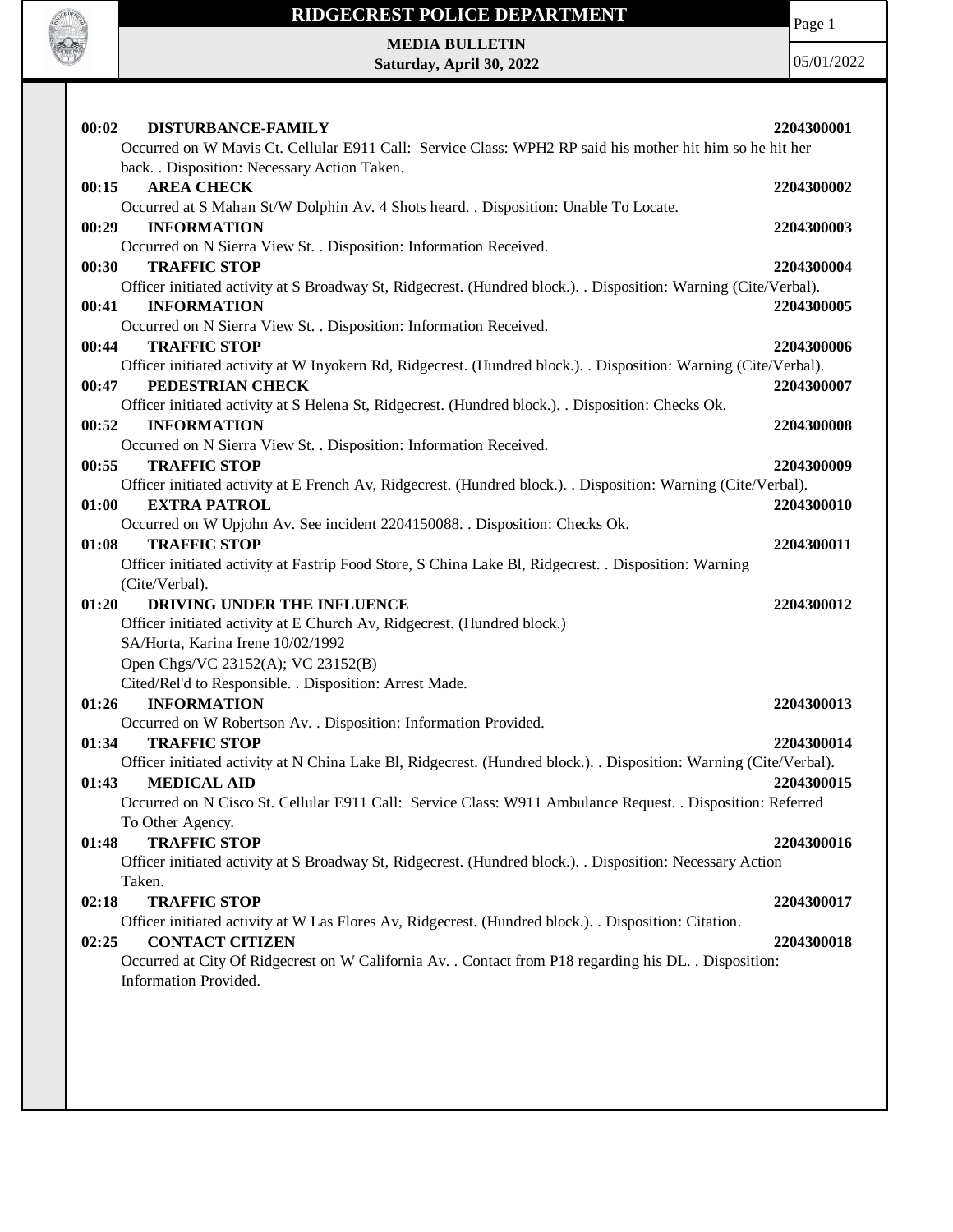

# **RIDGECREST POLICE DEPARTMENT MEDIA BULLETIN**

**Saturday, April 30, 2022**

Page 2

| 02:37<br><b>SUSPECT ARREST</b>                                                                                 | 2204300019 |
|----------------------------------------------------------------------------------------------------------------|------------|
| Occurred on E Robertson Av. Cellular E911 Call: Service Class: WPH2 Male outside banging on the window         |            |
| SA/TorresRios, Andres 11/01/1992                                                                               |            |
| Open Chgs/PC 243(E)(1); PC 273.6(A); PC 591.5 Case 22-1417; HS 11350                                           |            |
| WNO/RM055782A Bail/50K Chgs/PC 243(E)(1); PC 273.6(A)                                                          |            |
| WNO/RM051932A Bail/50K Chg/PC 273.6(A)                                                                         |            |
| Booked CRF. . Disposition: Arrest Made.<br>PRISONER TRANSPORT                                                  |            |
| 03:01<br>Occurred at City Of Ridgecrest on W California Av. . 22-1417. . Disposition: Necessary Action Taken.  | 2204300020 |
| <b>INFORMATION</b><br>04:27                                                                                    | 2204300021 |
| Occurred on E Kashmir Ln. Sign Language Interpreter/RP said two blocks are without water. . Disposition:       |            |
| Information Received.                                                                                          |            |
| <b>GAS LEAK</b><br>05:16                                                                                       | 2204300022 |
| Occurred on N Florence St. Cellular E911 Call: Service Class: WPH2 Smell of gas inside RPs home                |            |
| Disposition: Referred To Other Agency.                                                                         |            |
| 911 WIRELESS CALL<br>05:56                                                                                     | 2204300023 |
| Occurred at City Of Ridgecrest on W California Av. . Cellular E911 Call: Service Class: W911 Openline/Talking  |            |
| heard in background. . Disposition: Log Note Only.                                                             |            |
| <b>SPOUSAL ABUSE</b><br>06:22                                                                                  | 2204300024 |
| Occurred at Town & Country Mobile Home Park on N Norma St. . RP states her neighbor just texted her and        |            |
| said to please call the police                                                                                 |            |
| SA/PerezAlvarez, Luis Angel 06/02/1988 Open Chg/273.5 PC                                                       |            |
| Booked Mojave. . Disposition: Arrest Made.                                                                     |            |
| 06:39<br>911 HANG UP                                                                                           | 2204300025 |
| Occurred at City Of Ridgecrest on W California Av. . Hang up, on call back it was an involved party for an     |            |
| incident where officers were already on scene. . Disposition: Necessary Action Taken.                          |            |
| <b>FOLLOW UP</b><br>06:47                                                                                      | 2204300026 |
| Officer initiated activity at W Bennett Av, Ridgecrest. . Disposition: Follow Up Completed.                    |            |
| <b>BURGLARY-VEH/BUSN-REPORT</b><br>07:10                                                                       | 2204300027 |
| Occurred on W Upjohn Av. Theft from vehicle - RP has list ready for an officer - requesting in person contact. |            |
| . Disposition: Information Provided.                                                                           |            |
| <b>BURGLARY ALARM</b><br>07:32                                                                                 | 2204300028 |
| Occurred on N Norma St. Camera activation - a white 4 door p/u truck. . Disposition: Disregard From Alarm      |            |
| Company.                                                                                                       |            |
| 08:09<br><b>INFORMATION</b>                                                                                    | 2204300029 |
| Occurred at City Of Ridgecrest on W California Av. . Info received from Tehachapi PD. . Disposition:           |            |
| Information Received.                                                                                          |            |
| <b>THEFT</b><br>08:14                                                                                          | 2204300030 |
| Occurred at City Of Ridgecrest on W California Av. . Would like to report theft of property - in the lobby. .  |            |
| Disposition: Information Received.<br>PRISONER TRANSPORT<br>08:21                                              | 2204300031 |
| Occurred at City Of Ridgecrest on W California Av. . 22-1421. . Disposition: Necessary Action Taken.           |            |
| 09:30<br><b>HARASSMENT</b>                                                                                     | 2204300032 |
| Occurred at City Of Ridgecrest on W California Av. . RP would like someone to serve a restraining order to     |            |
| male as he is harassing her yet again. . Disposition: Necessary Action Taken.                                  |            |
| 09:33<br><b>INFORMATION</b>                                                                                    | 2204300033 |
| Occurred on W Robertson Av. . Disposition: Information Provided.                                               |            |
|                                                                                                                |            |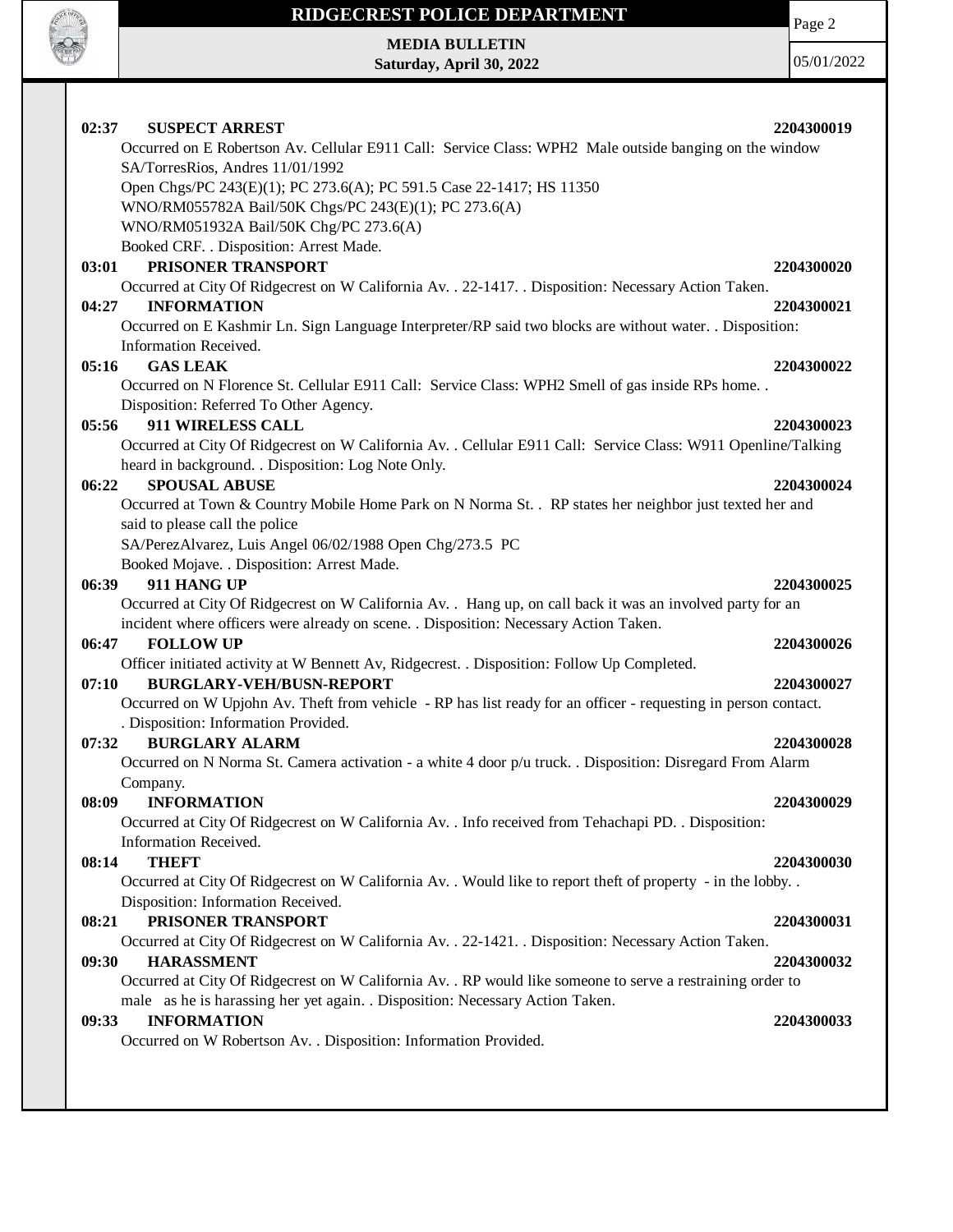

Page 3

**MEDIA BULLETIN Saturday, April 30, 2022**

| 09:57<br><b>ACO CALL</b>                                                                                                                            | 2204300034 |
|-----------------------------------------------------------------------------------------------------------------------------------------------------|------------|
| Occurred at W Drummond Av/N Helena St. Deceased raven. . Disposition: Animal Control Handled.                                                       |            |
| <b>CONTACT CITIZEN</b><br>10:29                                                                                                                     | 2204300035 |
| Occurred at W Drummond Av/N Norma St. . Disposition: Unable To Locate.                                                                              |            |
| <b>ACO CALL</b><br>10:37                                                                                                                            | 2204300036 |
| Officer initiated activity at E Upjohn Av, Ridgecrest. . Disposition: Animal Control Handled.                                                       |            |
| 10:51<br><b>ACO CALL</b>                                                                                                                            | 2204300037 |
| Officer initiated activity at W Upjohn Av, Ridgecrest. F/U on Dog Bite. . Disposition: Animal Control Handled.                                      |            |
| <b>WELFARE CHECK</b><br>10:55                                                                                                                       | 2204300038 |
| Occurred at Jack In The Box #3314 on S China Lake Bl. . Subj is wrapped in a blanket in the middle of the                                           |            |
| parking lot - appears to be sleeping. . Disposition: Warning (Cite/Verbal).<br>PEDESTRIAN CHECK<br>11:19                                            | 2204300039 |
| Officer initiated activity at Travelodge, S China Lake Bl, Ridgecrest. . Disposition: Checks Ok.                                                    |            |
| <b>ACO CALL</b><br>11:23                                                                                                                            | 2204300040 |
| Officer initiated activity at W Upjohn Av, Ridgecrest. Injured cat. . Disposition: Animal Control Handled.                                          |            |
| <b>ACO CALL</b><br>11:39                                                                                                                            | 2204300041 |
| Officer initiated activity at N Wayne St, Ridgecrest. Barking dog. . Disposition: Animal Control Handled.                                           |            |
| <b>ACO CALL</b><br>11:48                                                                                                                            | 2204300042 |
| Officer initiated activity at W Ward Av, Ridgecrest. F/u on dog bite. . Disposition: Animal Control Handled.                                        |            |
| 11:49<br><b>SUBPOENA SERVICE</b>                                                                                                                    | 2204300043 |
| Officer initiated activity at S Suzanne St, Ridgecrest. . Disposition: Negative Contact.                                                            |            |
| 11:52<br><b>FOLLOW UP</b>                                                                                                                           | 2204300044 |
| Officer initiated activity at Corp Yard, W Ridgecrest Bl, Ridgecrest. 22-1406 22655.5(b) VC. . Disposition:                                         |            |
| Necessary Action Taken.                                                                                                                             |            |
|                                                                                                                                                     |            |
| 11:56<br><b>SUBPOENA SERVICE</b>                                                                                                                    | 2204300045 |
| Officer initiated activity at S Norma St, Ridgecrest. . Disposition: Negative Contact.                                                              |            |
| 12:05<br><b>SUBPOENA SERVICE</b>                                                                                                                    | 2204300046 |
| Officer initiated activity at Tnt Western Home Inc, W Station Av, Ridgecrest. . Disposition: Negative Contact.                                      |            |
| 12:35<br><b>INFORMATION</b>                                                                                                                         | 2204300047 |
| Occurred at N Brown/W Coyote Trail. Silver Saturn Vue headed north on Brown Rd - hma/503/170/black                                                  |            |
| shorts/red shirt/got into a truck headed back into town. . Disposition: Information Received.<br><b>AREA CHECK</b><br>12:44                         | 2204300048 |
| Occurred at Leroy Jackson Park on E French Av. . RP stating faded red trash bin smells like something died in                                       |            |
| there - RP attempted to look into the trash can but there was a lot of stuff in it and he didn't want to "dig"                                      |            |
| through it. . Disposition: Checks Ok.                                                                                                               |            |
| <b>MEDICAL AID</b><br>12:44                                                                                                                         | 2204300049 |
| Occurred on N Sunland St. Ambulance request. . Disposition: Referred To Other Agency.                                                               |            |
| <b>CONTACT CITIZEN</b><br>12:46                                                                                                                     | 2204300050 |
| Occurred at City Of Ridgecrest on W California Av. . RP is in the lobby but would like contact via 21 - she is                                      |            |
| claiming an officer never followed up with her last night regarding her son. See incident 2204290106.                                               |            |
| Disposition: Information Provided.                                                                                                                  |            |
| <b>FOLLOW UP</b><br>12:55                                                                                                                           | 2204300051 |
| Occurred on S Allen St. Follow up on incident 2203300026. Disposition: Call Cancelled.                                                              |            |
| <b>CONTACT CITIZEN</b><br>13:07<br>Occurred at City Of Ridgecrest on W California Av. . RP is requesting contact via 21 regarding a sighting of her | 2204300052 |
| missing son here in Ridgecrest. . Disposition: Necessary Action Taken.                                                                              |            |
|                                                                                                                                                     |            |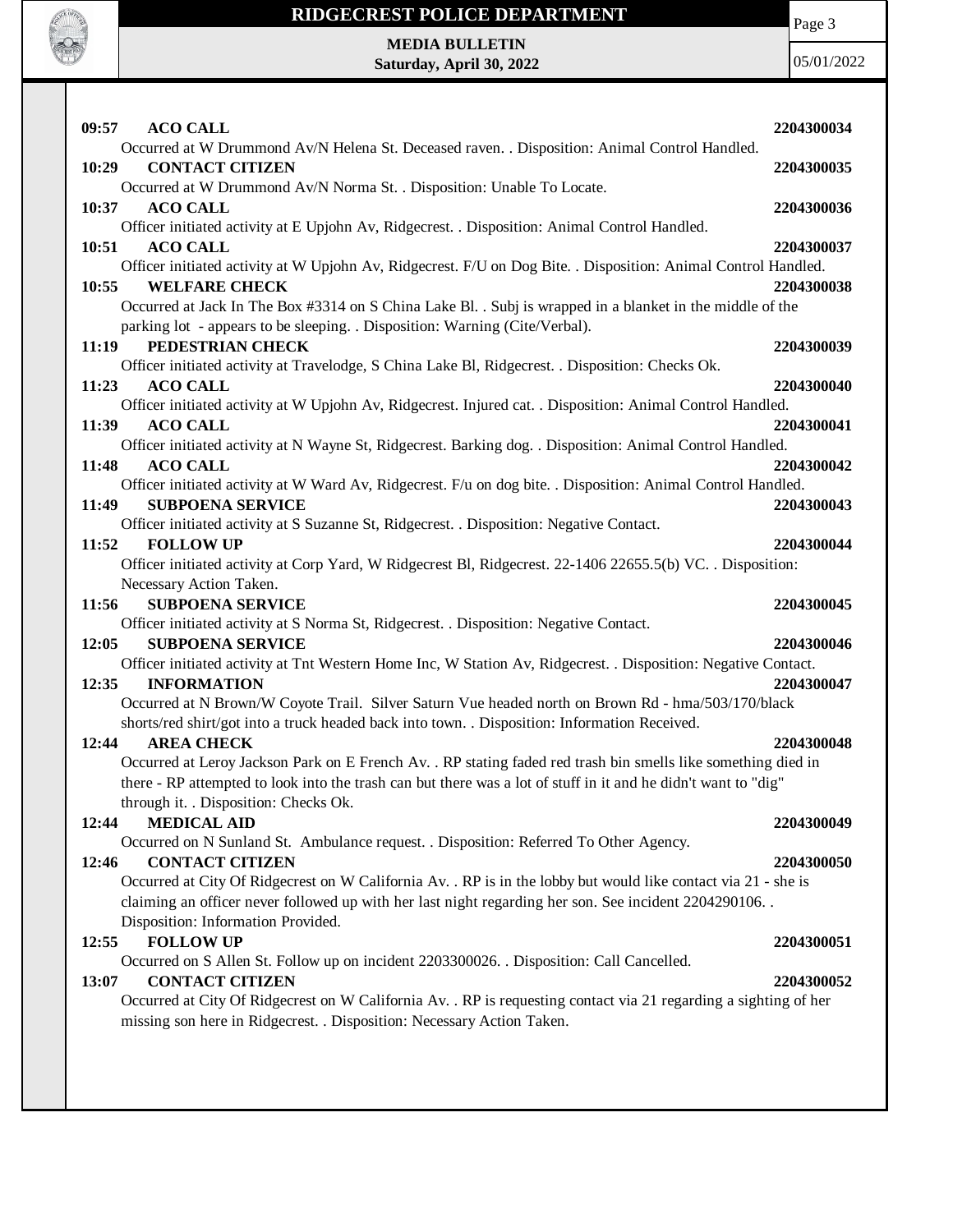

**MEDIA BULLETIN Saturday, April 30, 2022**

05/01/2022

Page 4

### **13:10 UNWANTED SUBJECT 2204300053**

Occurred on S Sanders St. Service Class: RESD RP called 9-1-1 due to some unwanted salespeople at her home, RP hung up and called back on the business line saying the salespeople finally left, however, she wanted it logged that they were unwanted and will call back if there are further problems. . Disposition: Cancelled by RP.

### **13:19 UNWANTED SUBJECT 2204300054**

Occurred on S Lenore St. (Hundred block.) RP states there is a salesman who is on a hoverboard who was refusing to leave the home while trying to sell solar systems and see PG&E bills. salesman had baseball hat/jeans/black backpack/nametag riding on a hoverboard/last seen headed north on Lenore towards church. . Disposition: Gone Prior to Arrival.

### **13:56 HIT AND RUN REPORT 2204300055**

Occurred at Walmart Supercenter on E Bowman Rd. . Walmart parking lot in the middle - red van rear ended the RP and took off - last seen going nb out of the parking lot then eb on bowman- Second RP is calling stating the van is on wilson and sunland with trailer on back rp is in a 06 chevy impala. . Disposition: Unable To Locate.

### **14:03 CONTACT CITIZEN 2204300056**

Occurred at City Of Ridgecrest on W California Av. . RP was very upset and rambling on about wanting to talk to the mayor regarding Enterprise and nobody wanting to return his calls for insurance. I advised there is nothing RPD can do for the RP but he was irate telling me it is our problem and we need to fix it. He then came down to the station after being put on hold for 9-1-1 calls. . Disposition: Information Received.

### **14:06 ACO CALL 2204300057**

Officer initiated activity at S Valley St, Ridgecrest. . Disposition: Animal Control Handled.

### **14:20 ACO CALL 2204300058**

Officer initiated activity at S Richmond Rd, Ridgecrest. F/u dog bite. . Disposition: Animal Control Handled.

### **14:33 REPOSSESSION 2204300059**

Occurred on W Langley Av. Owner Aware. . Disposition: Information Received.

### **14:42 ACO CALL 2204300060**

Officer initiated activity at S China Lake Bl/W Ridgecrest Bl, Ridgecrest. Loose dogs. . Disposition: Animal Control Handled.

### **14:48 ACO CALL 2204300061**

Officer initiated activity at W Station Av, Ridgecrest. Follow Up. . Disposition: Animal Control Handled.

### **15:08 WARRANT SERVICE 2204300062**

Occurred at City Of Ridgecrest on W California Av. . SA/Lewis, Sheila Marie 04/17/1973 WNO/RM042451A Bail/10k Chg/25658(a) BP/853.7 PC

Info sent to CHP Sacramento. . Disposition: Report Taken .

### **15:26 DOMESTIC DISTURBANCE 2204300063**

Occurred on N Palm Dr. RP's daughter called her and said her boyfriend is beating up on her DVIR/Terrian, Christopher and Perez, Darlene/dating/cohab/children in common/neither claimed aruging. . Disposition: Domestic Violence Documentation.

### **16:14 911 HANG UP 2204300064**

Occurred at City Of Ridgecrest on W California Av. . Hang up, on call back female advised accidental dial. . Disposition: Necessary Action Taken.

### **16:23 WELFARE CHECK 2204300065**

Occurred at W Bowman Rd/S Norma St. Couple with three children out in that area for a couple hours. . Disposition: Checks Ok.

### **16:39 WELFARE CHECK 2204300066**

Occurred at Albertson's #6331 on S China Lake Bl. . Wfa/bandana/sitting out front/crying and will not talk to management. . Disposition: Necessary Action Taken.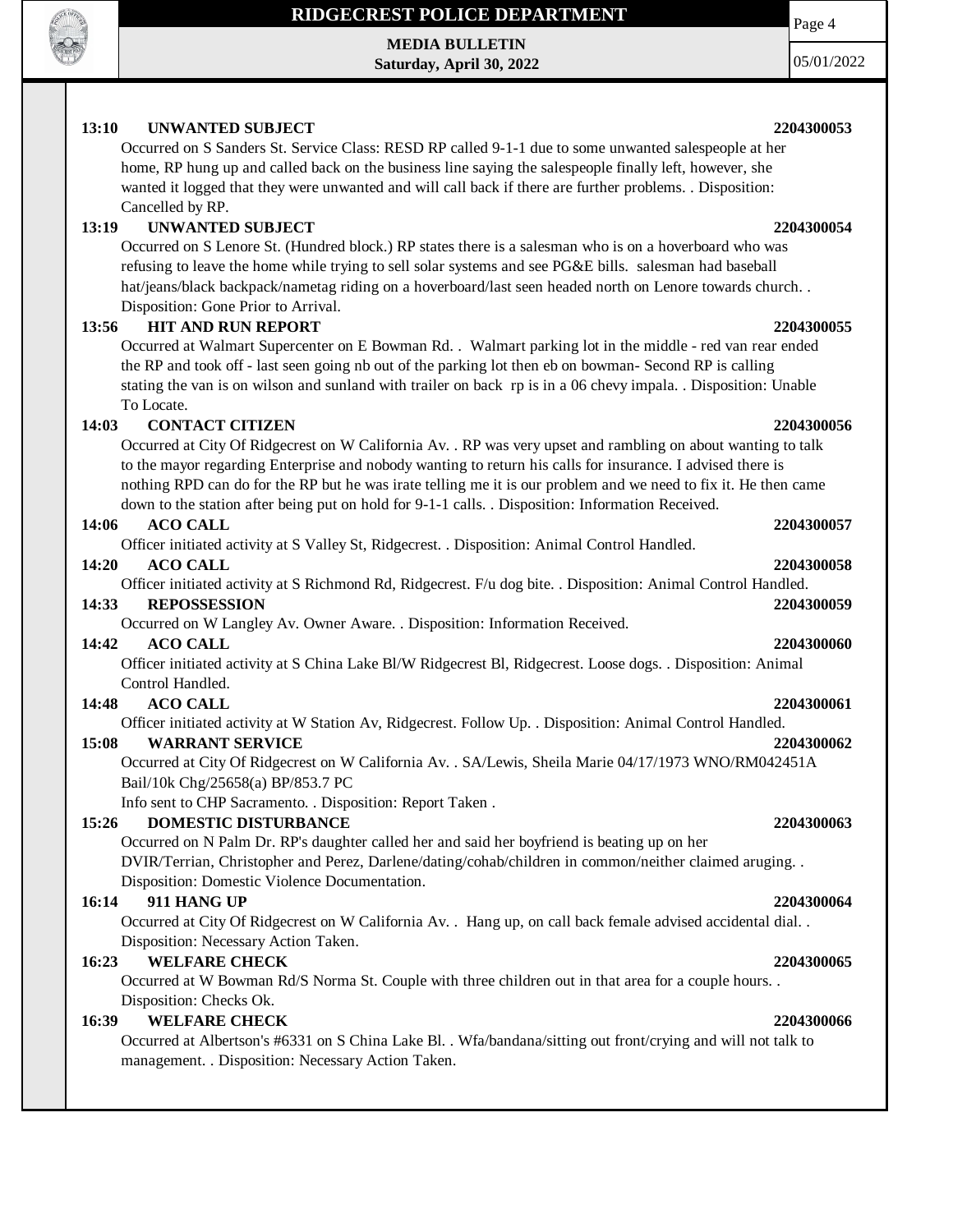

Page 5

**MEDIA BULLETIN Saturday, April 30, 2022**

| 17:31 | <b>ACO CALL</b>                                                                                                                                                                                                         | 2204300067 |
|-------|-------------------------------------------------------------------------------------------------------------------------------------------------------------------------------------------------------------------------|------------|
|       | Occurred at W Bowman Rd/S Downs St. Two dogs running WB on Bowman in and out of traffic. . Disposition:<br>Unable To Locate.                                                                                            |            |
| 17:34 | <b>BATTERY REPORT</b><br>Occurred at Arrowhead Mobile Home Park on N Norma St. . Grandaughter slapped RP and almost punched her                                                                                         | 2204300068 |
| 17:53 | across the face she would like to press charges. . Disposition: Necessary Action Taken.<br><b>INFORMATION</b><br>Occurred at N Downs St/W Drummond Av. Potential fire in the back yard/no longer can see smoke or smell | 2204300069 |
| 18:35 | fire/cancel per RP. . Disposition: Referred To Other Agency.<br><b>BURGLARY ALARM</b>                                                                                                                                   | 2204300070 |
|       | Occurred at Paul & Sons Automotive on W Ridgecrest Bl. . Tamper perimeter no RP. . Disposition: Disregard<br>From Alarm Company.                                                                                        |            |
| 18:53 | <b>INFORMATION RECEIVED</b>                                                                                                                                                                                             | 2204300071 |
| 19:08 | Occurred on W Moyer Av. No fire/police/ems emergency. . Disposition: Log Note Only.<br>MISUSE OF 9-1-1                                                                                                                  | 2204300072 |
|       | Occurred at Motel 6 on E Ridgecrest Bl. . Service Class: VOIP CALLED 9-1-1 FOR BUSINESS LINE. .<br>Disposition: Log Note Only.                                                                                          |            |
| 19:26 | ASSAULT WITH A DEADLY WEAPON                                                                                                                                                                                            | 2204300073 |
|       | Occurred on W Bennett Av. (Hundred block.)                                                                                                                                                                              |            |
|       | Cellular E911 Call: Report of two scraggly men fighting/RP stating one had a gun NFD                                                                                                                                    |            |
|       | SA/Justice, James Wyatt 07/23/1971 chg 245(A)(1) PC/booked CRF. . Disposition: Arrest Made.                                                                                                                             |            |
| 19:47 | <b>BURGLARY IN PROGRESS</b>                                                                                                                                                                                             | 2204300074 |
|       | Occurred on W Graaf Av. Cellular E911 Call: Report of shattered window on vacant res/RP owner unsure if                                                                                                                 |            |
|       | anyone is inside                                                                                                                                                                                                        |            |
|       | SA/Stanley Ratto, Jonathan 09/02/1992 chgs PC 460(B) /PC 594(A)(2)/PC 182(A)(1)                                                                                                                                         |            |
|       | SA/Johnson, Thomas 07/17/1978 chgs PC 460(B)/PC 594(A)(2)/PC 182(A)(1)/both booked CRF. . Disposition:                                                                                                                  |            |
|       | Necessary Action Taken.                                                                                                                                                                                                 |            |
| 19:49 | <b>INFORMATION</b><br>Occurred on N Sierra View St. Log only. . Disposition: Log Note Only.                                                                                                                             | 2204300075 |
| 19:51 | <b>INFORMATION</b>                                                                                                                                                                                                      | 2204300076 |
|       | Occurred on S Silver Ridge St. Cellular E911 Call: Log only. . Disposition: Log Note Only.                                                                                                                              |            |
| 19:56 | <b>THEFT</b>                                                                                                                                                                                                            | 2204300077 |
|       | Occurred at Home Depot on N China Lake Bl. Disposition: Report Taken .                                                                                                                                                  |            |
| 19:58 | 911 WIRELESS CALL                                                                                                                                                                                                       | 2204300078 |
|       | Occurred on W California Av. Cellular E911 Call: Hangup/vm on call back. . Disposition: Log Note Only.                                                                                                                  |            |
| 20:12 | <b>Appropriate Lost Property</b>                                                                                                                                                                                        | 2204300079 |
|       | Occurred at Petroglyph Park on E French Av. . RP stating he lost his phone phone is now pinging in La Mirage                                                                                                            |            |
|       | area {400 blk n sahara]. . Disposition: Necessary Action Taken.                                                                                                                                                         |            |
| 20:26 | <b>TRAFFIC STOP</b>                                                                                                                                                                                                     | 2204300080 |
|       | Officer initiated activity at Best Western China Lake Inn, S China Lake Bl, Ridgecrest. . Disposition: Warning                                                                                                          |            |
|       | (Cite/Verbal).                                                                                                                                                                                                          |            |
| 20:28 | <b>TRAFFIC STOP</b>                                                                                                                                                                                                     | 2204300081 |
|       | Officer initiated activity at N China Lake Bl, Ridgecrest. . Disposition: Citation.                                                                                                                                     |            |
| 20:38 | 911 WIRELESS CALL                                                                                                                                                                                                       | 2204300082 |
|       | Occurred at City Of Ridgecrest on W California Av. . Cellular E911 Call: Male stating accidenal dial. .                                                                                                                 |            |
|       | Disposition: Log Note Only.                                                                                                                                                                                             |            |
| 20:38 | <b>TRAFFIC STOP</b>                                                                                                                                                                                                     | 2204300083 |
|       | Officer initiated activity at S China Lake Bl, Ridgecrest. . Disposition: Citation.                                                                                                                                     |            |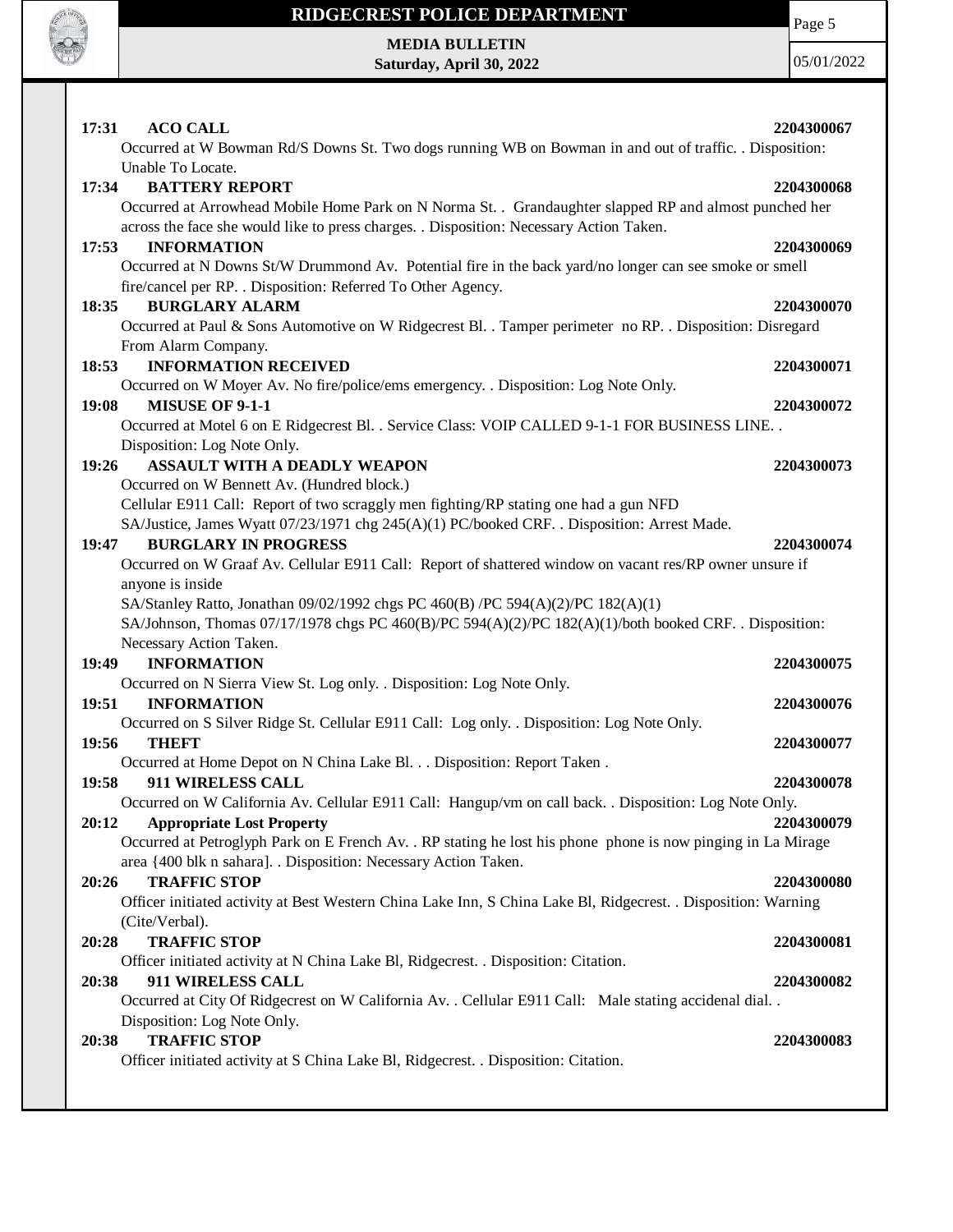

Page 6

**MEDIA BULLETIN Saturday, April 30, 2022**

| 20:41 | <b>TRAFFIC STOP</b>                                                                                                                  | 2204300084 |
|-------|--------------------------------------------------------------------------------------------------------------------------------------|------------|
|       | Officer initiated activity at Wingstop, N China Lake Bl, Ridgecrest. . Disposition: Citation.                                        |            |
| 21:00 | <b>TRAFFIC STOP</b>                                                                                                                  | 2204300085 |
|       | Officer initiated activity at W Drummond Av, Ridgecrest. . Disposition: Citation.                                                    |            |
| 21:12 | <b>TRAFFIC STOP</b>                                                                                                                  | 2204300086 |
|       | Officer initiated activity at W Las Flores Av/N Norma St, Ridgecrest. . Disposition: Citation.                                       |            |
| 21:12 | <b>DOMESTIC DISTURBANCE</b>                                                                                                          | 2204300087 |
|       | Occurred at Town & Country Mobile Home Park on N Norma St. . Cellular E911 Call: RP female stating                                   |            |
|       | husband HBD/being inappropriate                                                                                                      |            |
|       | DVIR/Jones, Summer and Jones, Lawrence/Married/Cohab/No Children in Common/Arguing over the safety of                                |            |
|       | internationa air travel. . Disposition: Domestic Violence Documentation.                                                             |            |
| 21:16 | <b>SUSPICIOUS CIRCUMSTANCES</b>                                                                                                      | 2204300088 |
|       | Occurred on N Randall St. Cellular E911 Call: Report of minivan in front of vacant res/male/female prowling                          |            |
|       | around/went into back yard. . Disposition: Checks Ok.<br><b>UNDER INFLUENCE HS</b>                                                   |            |
| 21:22 |                                                                                                                                      | 2204300089 |
|       | Occurred at Walmart Supercenter on E Bowman Rd. . Female in red sleeping bag camping by pharm side door<br>benches/refusing to leave |            |
|       | SA/McMinn, Breanna Nichole 06/21/1996 chg HS 11550/booked CRF. . Disposition: Arrest Made.                                           |            |
| 21:34 | <b>TRAFFIC STOP</b>                                                                                                                  | 2204300090 |
|       | Officer initiated activity at Toyota Of Ridgecrest, N China Lake Bl, Ridgecrest. . Disposition: Citation.                            |            |
| 21:36 | <b>TRAFFIC STOP</b>                                                                                                                  | 2204300091 |
|       | Officer initiated activity at Tractor Supply Company, S China Lake Bl, Ridgecrest. . Disposition: Warning                            |            |
|       | (Cite/Verbal).                                                                                                                       |            |
| 21:57 | STOLEN VEHICLE IN PROGRESS/JUST OCC                                                                                                  | 2204300092 |
|       | Occurred at Desert Empire Fairgrounds on S Richmond Rd. . Cellular E911 Call: White silverado 2 MCs in back                          |            |
|       |                                                                                                                                      |            |
|       |                                                                                                                                      |            |
| 22:02 | stolen between 1930 and 2100 hrs/RP in main pkglot. . Disposition: Report Taken.<br><b>SUSPICIOUS CIRCUMSTANCES</b>                  | 2204300093 |
|       | Occurred on W Coronado Av. Cellular E911 Call: RP stating it sounds like somesone is throwing rocks at her                           |            |
|       | window/dog barking. . Disposition: Unfounded.                                                                                        |            |
| 22:10 | DRIVING ON SUSPENDED LICENSE                                                                                                         | 2204300094 |
|       | Officer initiated activity at N Mahan St/W Sydnor Av, Ridgecrest. SA/Miller, Christina Francis Ruth 03/06/1978                       |            |
|       | RM054922A/\$6,000 BAIL/VC 14601.1(A)/VC 16028(A)                                                                                     |            |
|       | RM055660A/\$5,000 BAIL/PC 459.5                                                                                                      |            |
|       | MM097846A/\$5,000 BAIL/VC 14601.1(A)/VC 22349(A)/VC 16029(A)                                                                         |            |
|       | OPEN VC 14601 /cited and released. . Disposition: Arrest Made.                                                                       |            |
| 22:26 | <b>SUSPICIOUS CIRCUMSTANCES</b>                                                                                                      | 2204300095 |
|       | Occurred at Econo Lodge on W Inyokern Rd. . Cellular E911 Call: RP not on scene stating there is an older                            |            |
|       | white van at motel containing mutiple children that are being abused by adult guests. . Disposition:                                 |            |
|       | Unfounded.                                                                                                                           |            |
| 22:31 | <b>DOMESTIC DISTURBANCE</b>                                                                                                          | 2204300096 |
|       | Occurred on W Ward Av. RP stated subs were fighting at res/kids in res/someone took off in black veh/no                              |            |
|       | DOT/rp hungup. . Disposition: Negative Contact.                                                                                      |            |
| 22:39 | <b>WELFARE CHECK</b>                                                                                                                 | 2204300097 |
|       | Officer initiated activity at W Ward Av, Ridgecrest. . Disposition: Report Taken.                                                    |            |
| 22:39 | PRISONER TRANSPORT                                                                                                                   | 2204300098 |
|       | Occurred at City Of Ridgecrest on W California Av. . Justice/McMinn. . Disposition: Log Note Only.                                   |            |
| 22:51 | <b>SUSPICIOUS CIRCUMSTANCES</b>                                                                                                      | 2204300099 |
|       | Occurred on W Coronado Av. Cellular E911 Call: RP stating BF is poisoning her. . Disposition: Unfounded.                             |            |